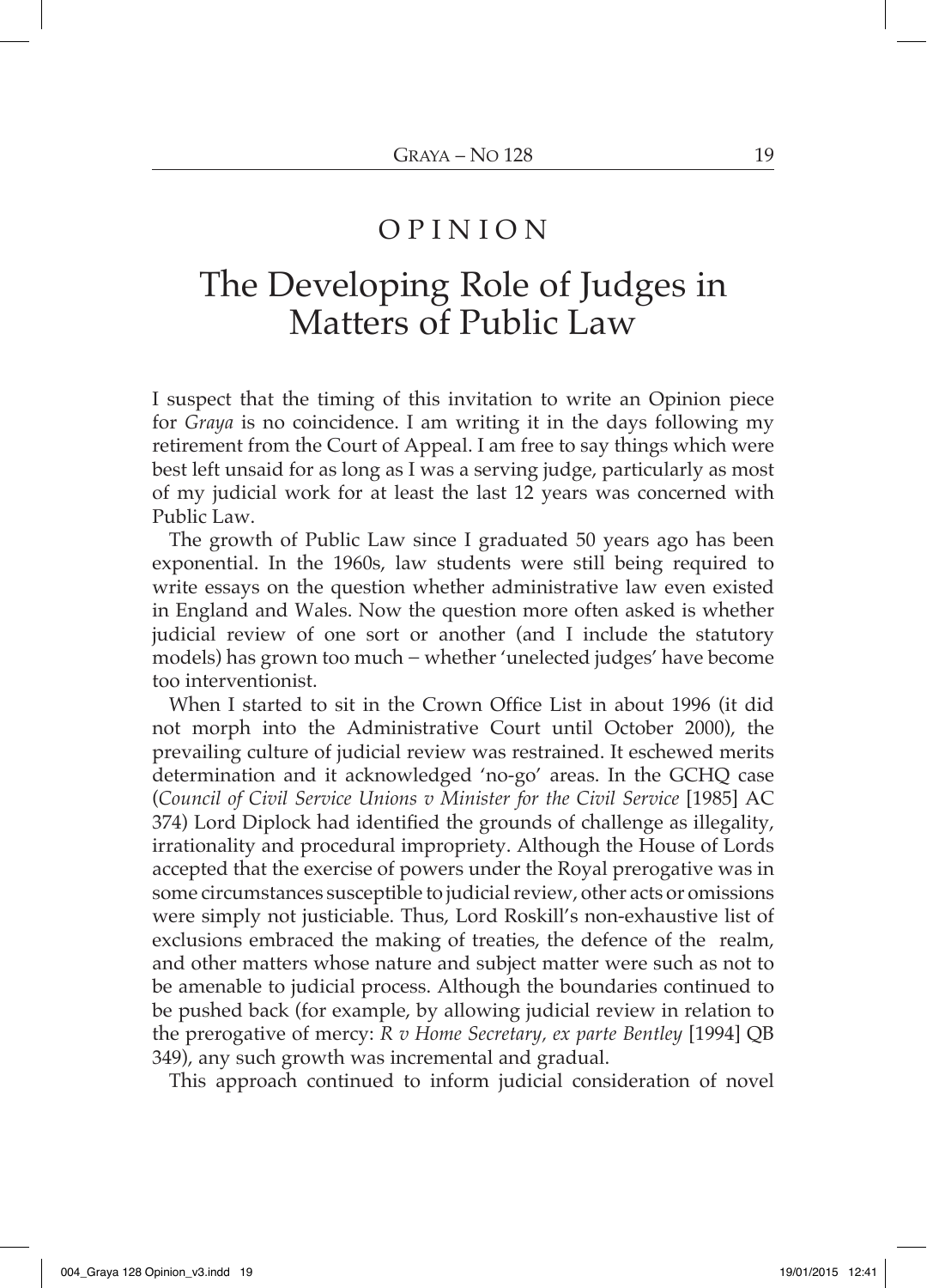claims. I was one of a three-judge Divisional Court which, in December 2002, refused an application for a declaration that the United Kingdom would be acting in breach of international law if it proceeded to take military action in Iraq without a further United Nations resolution. We dismissed the application for a number of reasons, both discretionary and, more significantly for present purposes, jurisdictional: Campaign for Nuclear Disarmament v Prime Minister [2002] EWHC 2777 (Admin). In my judgment, I referred to 'forbidden areas' of judicial review, adding that 'foreign policy and the deployment of the armed forces remain nonjusticiable'.

Whether or not that case would be decided the same way today, what cannot be disputed is that, in the intervening years, judges have found themselves deciding all sorts of issues in what would have been considered 'forbidden areas' only a few years earlier. The controversial question is whether this has been the result of judicial self-liberation or whether the judges have acted under legal compulsion. My view is that much the greater stimulus for the expansion has resulted from the legislature conferring new powers and duties on the judiciary at a time when external events were combining in ways which induced governments to devise control mechanisms which tested the limits of legal tolerance. Of those external events, the most obvious were 9/11 and the financial crisis which began in 2008. It is hardly surprising if governments, faced with security challenges of the kind exemplified by  $9/11$  and the  $7/7$  bombs in London, try to enact counter-terrorism legislation which is unusually restrictive of civil liberty. And it is similarly unsurprising if, faced with an overwhelming need to alleviate massive public debt, they adopt measures of unaccustomed severity.

It was adventitious that  $9/11$  occurred soon after the Human Rights Act 1998 had come into force in October 2000. The Blair Government had conferred upon the judiciary powers and duties which not only enabled but required judges to test counter-terrorism legislation against statutory criteria which were far more demanding than those of the common law. The unlawfulness of the indefinite detention of foreign nationals without charge or trial fell foul of articles 5 and 14 of the ECHR and the Order purporting to derogate from the Convention did not satisfy the conditions prescribed by domestic legislation, viz the Human Rights Act.

Proportionality was now well and truly on the menu and, although the majority of the Appellate Committee of the House of Lords were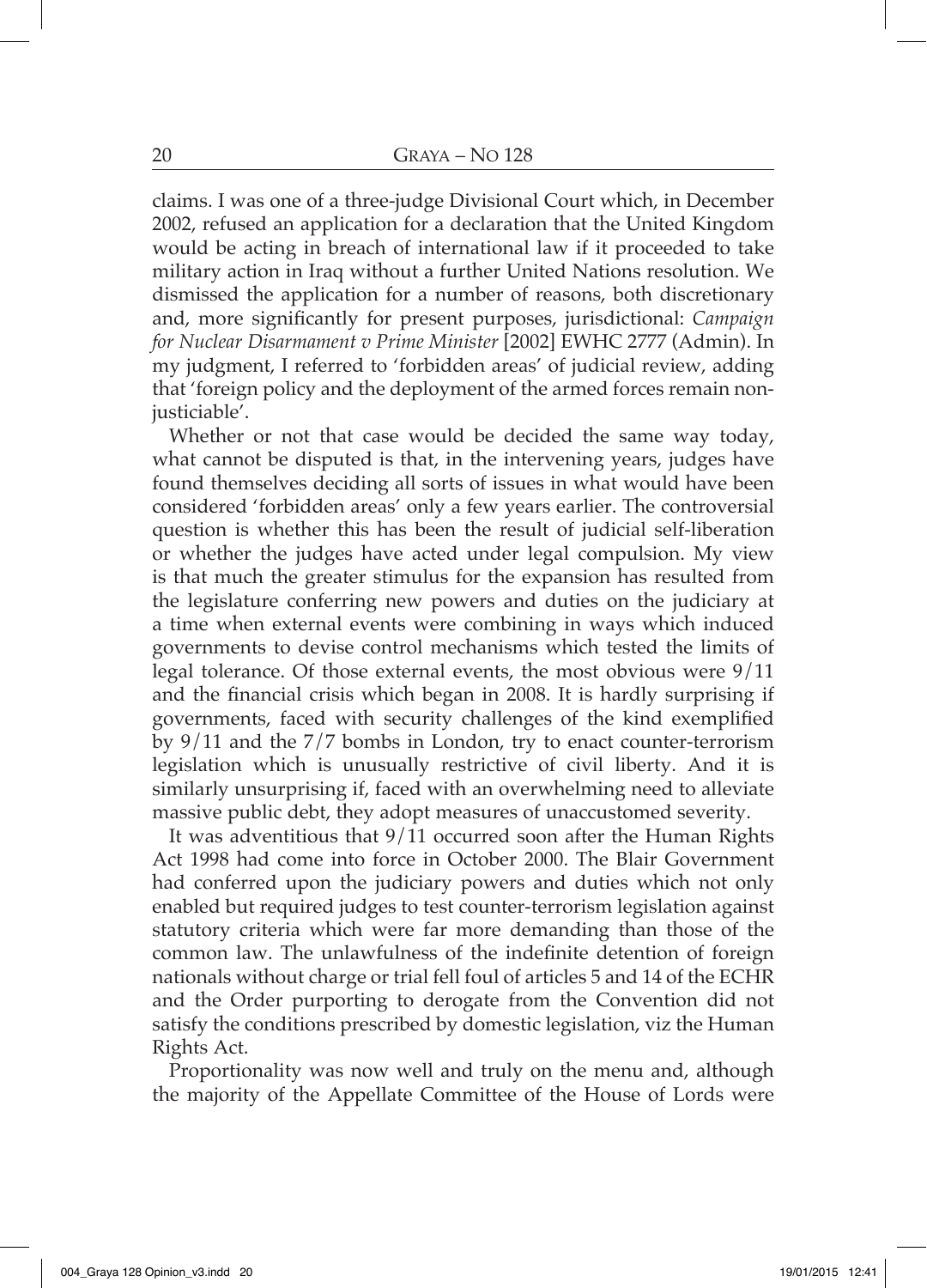content to trust the judgment of the Government and Parliament on the threshold question of whether there was 'a public emergency threatening the life of the nation' (ECHR, article 15(1)), there was to be no 'excessive deference' when considering the proportionality of detention without trial or charge. Looking back now, it is difficult to see that decision (which had been resisted by SIAC and the Court of Appeal) as anything other than the one compelled by the Human Rights Act. By the terms of that Act, Parliament had recalibrated the terms of engagement between the executive, the legislature and the courts.

When, in the next legislative phase, the discriminatory detention without trial or charge provisions gave way to new-fangled and nondiscriminatory control orders, a similar conundrum arose. All day curfews bordering on house arrest might have survived common law scrutiny, but, when judged against article 5 of the ECHR as incorporated into domestic law by the Human Rights Act, they were held to amount to an unlawful deprivation of liberty. Again, the judges were carrying out precisely the task entrusted to them by Parliament – determining whether the terms of the control orders in question amounted to a deprivation and not just a restriction of liberty. In approaching this task, Parliament had required them to take account of the jurisprudence of the Strasbourg Court. That is what they did.

When one stands back, it is apparent that legislation of the detention without trial or charge and control order type was novel in two respects. First, it was drawing judges into decision-making on issues of national security which, only a few years earlier, had been a judicial no-go area. Secondly, it was requiring them to apply the provisions of the ECHR in relation to both evaluation of the facts against Convention concepts (for example, deprivation of liberty or merely restriction) and to deploy new tools of review, in particular proportionality.

Nothing illustrates the caution of the judiciary more clearly than the development of the approach to proportionality in the immigration context. Initially, courts and tribunals tended to view it through the Wednesbury lens: see, for example, Edore v Secretary of State for the Home Department [2003] 1 WLR 2979, but it was eventually appreciated that proportionality requires more of a judge than Wednesbury does: see Huang v Secretary of State for the Home Department [2007] 2 AC 167. Thus, far from judges seizing new powers by an expansionist interpretation of the Human Rights Act, in some respects it took them some time to appreciate what Parliament had gifted to them.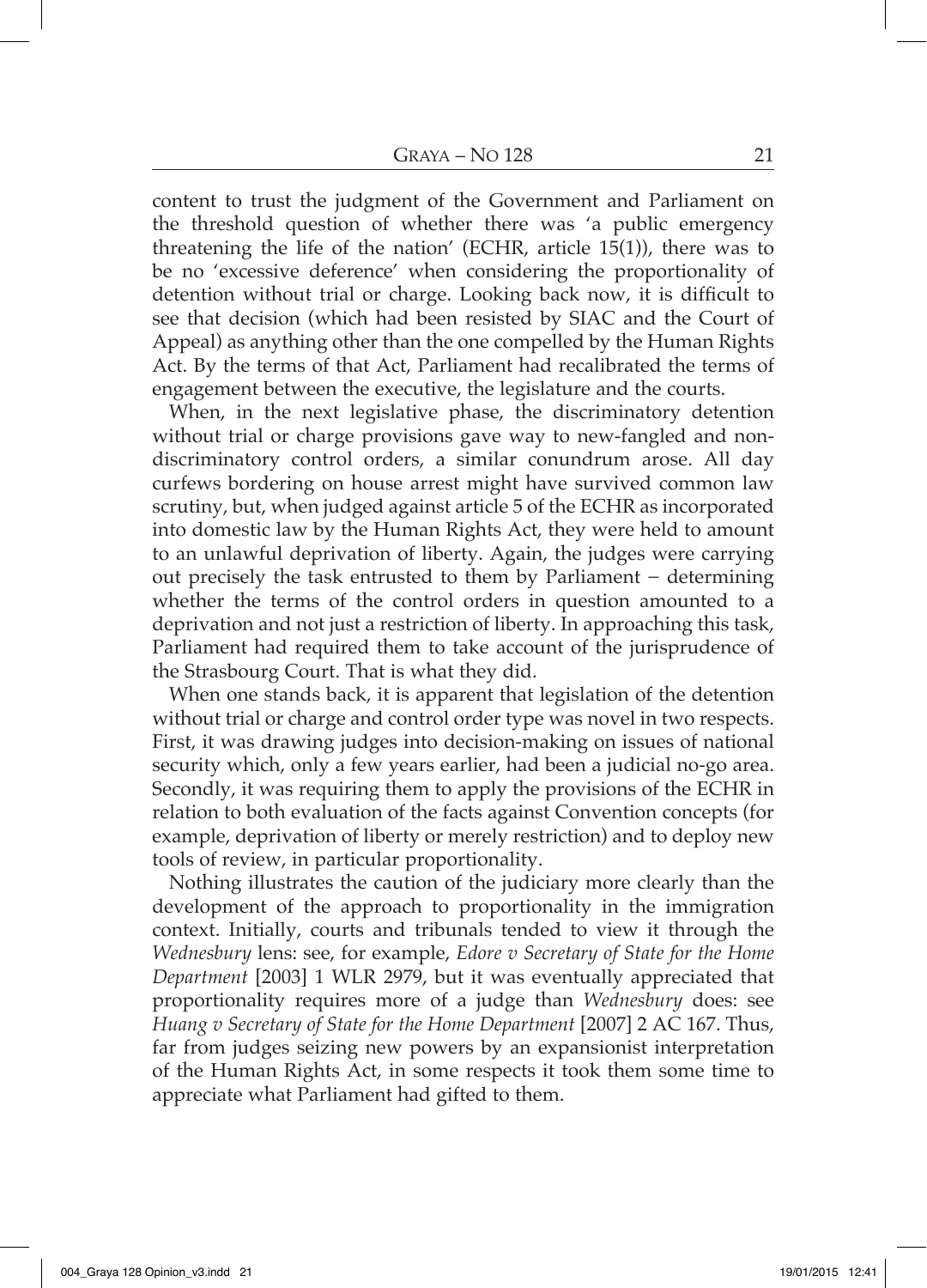It is hardly surprising that, once drawn into this unfamiliar role, judges have become less conservative in cognate areas of judicial review at common law. Although not so long ago 'national security' was seen as a forbidden area, now it is terrain onto which judges have been expressly invited by Parliament. Procedures such as the special advocate system have been adapted so as to render justiciable issues which, until recently, would not have been. For example, the Prevention of Terrorism Act 2005 required a judge to review the decision of the Secretary of State that the national security criterion was satisfied.

Moreover, it is not only in relation to the headline subject of national security that Parliament has increasingly chosen to be legally prescriptive. In all sorts of areas of government business, it is becoming common to express in terms of statutory obligation what until recently would have been simply policy. For example, I have found myself grappling with legal obligations in relation to the reduction of fuel poverty; the selection of the appropriate price index for protecting public service pensions from inflation; and the basis of allocation by the government of EU funding between different regions of the United Kingdom. It is true that in some of these cases the standard of judicial review is not at the more intense end of the scale. Nevertheless, they illustrate the ever-widening subject matter of statute-driven judicial review. Judges are having to decide cases in areas into which previously they were not led and into which they were reluctant to be drawn.

My purpose in rehearsing all this is twofold. First, it is unlikely that the trend will be reversed, whatever may be the future of the Human Rights Act. It may be the most high-profile and ubiquitous statute, but it by no means stands alone in enlarging the scope of judicial review. Moreover, even if it were repealed, it does not follow that the jurisprudence of, for example, proportionality would disappear with it. Almost certainly it would not. I now view all this with equanimity. That the scope of judicial review has increased is a bonus for the Rule of Law. This should largely remain so, notwithstanding the statutory circumspection of the procedure favoured by the present Government.

Secondly, it is important that, in developing this jurisdiction, judges do not go too far. Whilst discarding the language of deference, they should strive to resist any hint of activism, especially where the subject matter is such that the view of the decision-maker deserves particular respect, either because of knowledge and expertise or because of democratic authority.